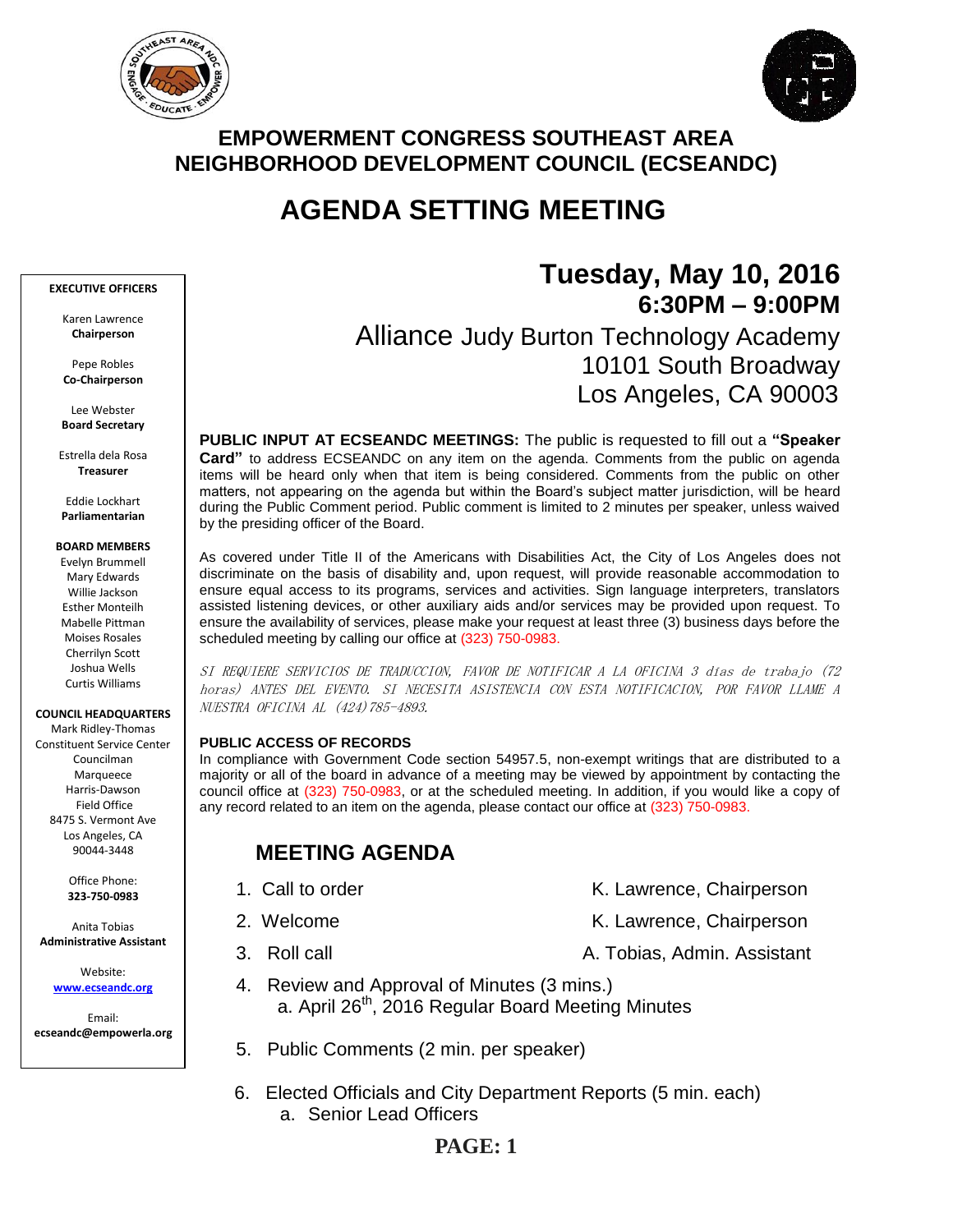- b. Council Districts 8, 9, 15
- c. Department of Neighborhood Empowerment (DONE): c1. NEW BOARD is SEATED at the First Board Meeting after the Certification of the Election. Please note the Certification of the Election is on Wednesday, June 15<sup>th</sup>, 2016.
- 7. New Business (40mins)
	- a. Discussion and Board Motion for Appointment of Carl Poingsett as Area Rep 1A.
	- b. Discussion and Board Motion for the Removal of Joshua Wells as Area Rep 2B based on Absenteeism **(Sept., 1, 2015 Approved Bylaws, page 7, Section 7).**
	- c. Presentation regarding **DWP NC Event on Thursday, May 19th , 2016 at West Angeles Church** – 3045 Crenshaw Blvd., LA, 90016 (Crystal Room) – from 6pm – 8pm. **(Joy Enix – ECSWNDC Chairperson)**
	- d. Discussion and Board Motion for Approval of May 2016 Monthly Expenditure Report (MER). **(Treasurer Ms. dela Rosa)**
	- e. Discussion and Board Motion for the Purchase of an Office Printer. **(NTE \$500.00 from OFF)**
	- f. Discussion and Board Motion regarding  $4<sup>th</sup>$  Tuesday Meeting: f1. Speaker(s): Save-A-Lot Grocery Store, etc
		- f2. Time extension to 9:00pm
	- g. Discussion and Board Motion regarding **Board Retreat/Budget Meeting:**
		- g1. **Date:** Saturday, June 18th , 2016
		- g2. **Time:** 11am 4pm
		- g3. **Location:** Holiday Inn Torrance 19800 S. Vermont Ave., Torrance, CA 90502.
		- g4. **Budget:** \$1,018.92 EDU
	- h. Update regarding "Memorial Day Veteran Resource Fair" on Saturday, May 28th, 2016, 9am – 1pm at the MRT Constituent Center – 8475 S. Vermont Ave., LA,CA 90044 **(NTE \$550 from ELE)**
	- i. Update, Discussion and Board Motion regarding **Candidate Forum/Townhall on Saturday, May 21st , 2016 from 11am-1pm**
		- i1. Location: MRT Constituent Center 8475 S. Vermont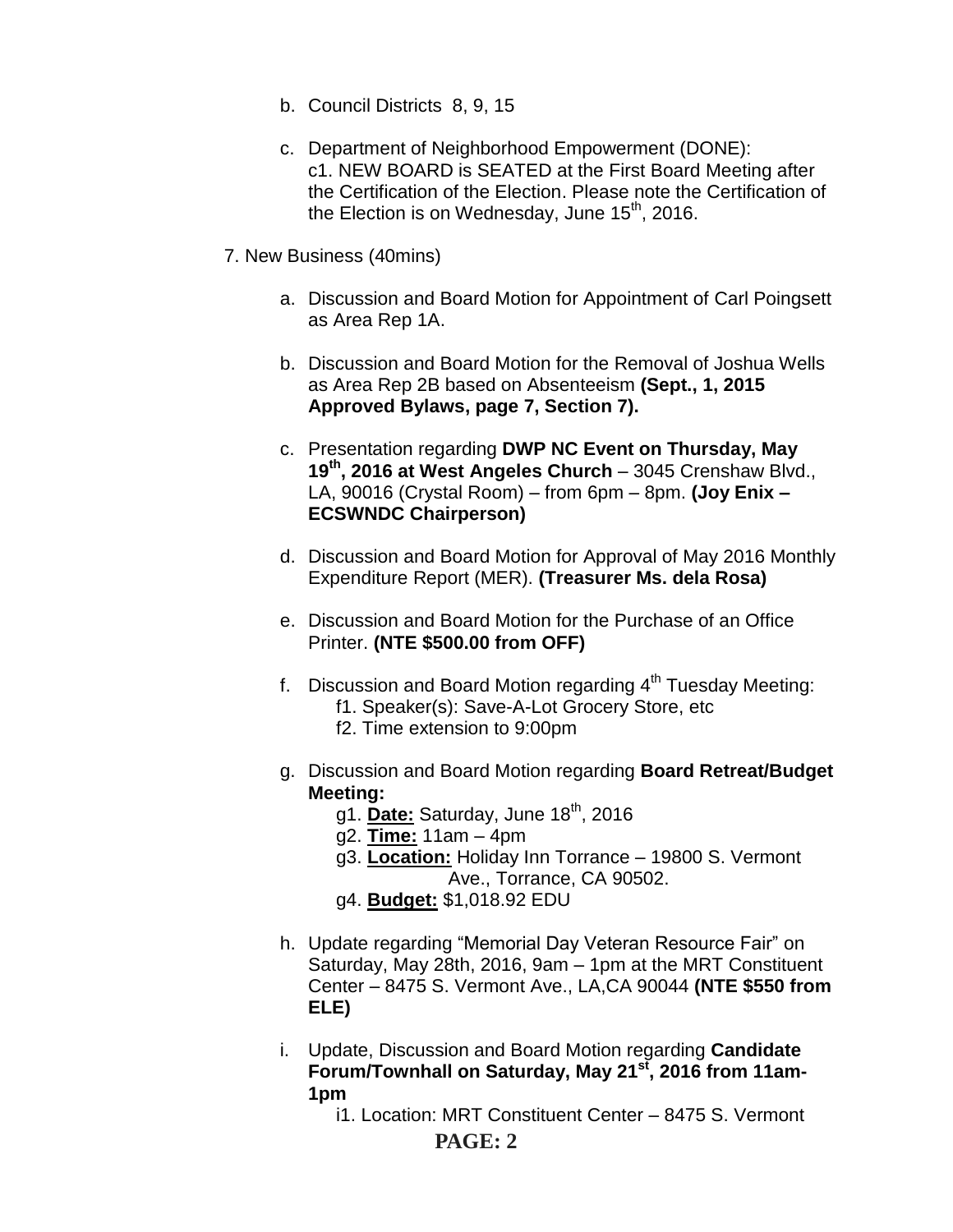Ave., LA, 90044

- i2. Lunch: Subway
- i3. Flyers and other Outreach materials
- j. Presentation, Discussion and Board Motion regarding Election for Region 9. **Election Day** – Saturday, June 11th, 2016

**Election Committee**: K. Lawrence –Chair, P. Robles – Co-Chair, L. Webster & C. Scott – Members

- j1. Committee Updates
- j2. Scheduling Election Outreach Events
	- a. Library, Parks, Schools, Churches etc in our area
- j3. Purchasing Items or Airtime to advertise Election
- j4. BUDGET Adjustment
- j5. Schedule Next Committee Meeting
- k. Discussion and Board Motion for appointment of ECSEANDC Representation with the following Departments or Committees:
	- k1. DWP Ms. Scott
	- k2. LA Sanitation Ms. Lawrence
	- k3. Councilman Herb Wesson's NC Committee – Ms. Monteilh
- l. Discussion and Board Motion regarding Thank You Cards for the attendees at our Councilman Brunch on Jan., 23<sup>rd</sup>, 2016. **(Ms. Monteilh and Ms. Lawrence)**
- m. Discussion and Board Motion regarding purchasing a Flag and Standing Pole. **(Ms. Monteilh)**
- n. Update and Discussion regarding NEW Email Addresses for Board (ie: Karen.Lawrence@ecseandc.org)
- o. Discussion and Board Motion regarding 2015-2016 Budget **due by September 2015**: o1. Self-Assessment Form
- 8. Unfinished Business (5 min. per item)
	- a. Updates and Discussion regarding 7-11 Convenience Store "Letter of Support"; Board Approved on January 12<sup>th</sup>, 2016.
	- b. Updates and Discussion regarding the Tunnel in front of Figueroa Street School at 510 W. 111<sup>th</sup> St., LA, CA 90044. **(Ms. Monteilh and Ms. Lawrence)**
	- c. Update on "CD8 End of Term Grant" for \$15,000.00 awarded to the ECSEANDC for Beautification.

## **END OF ACTION ITEMS**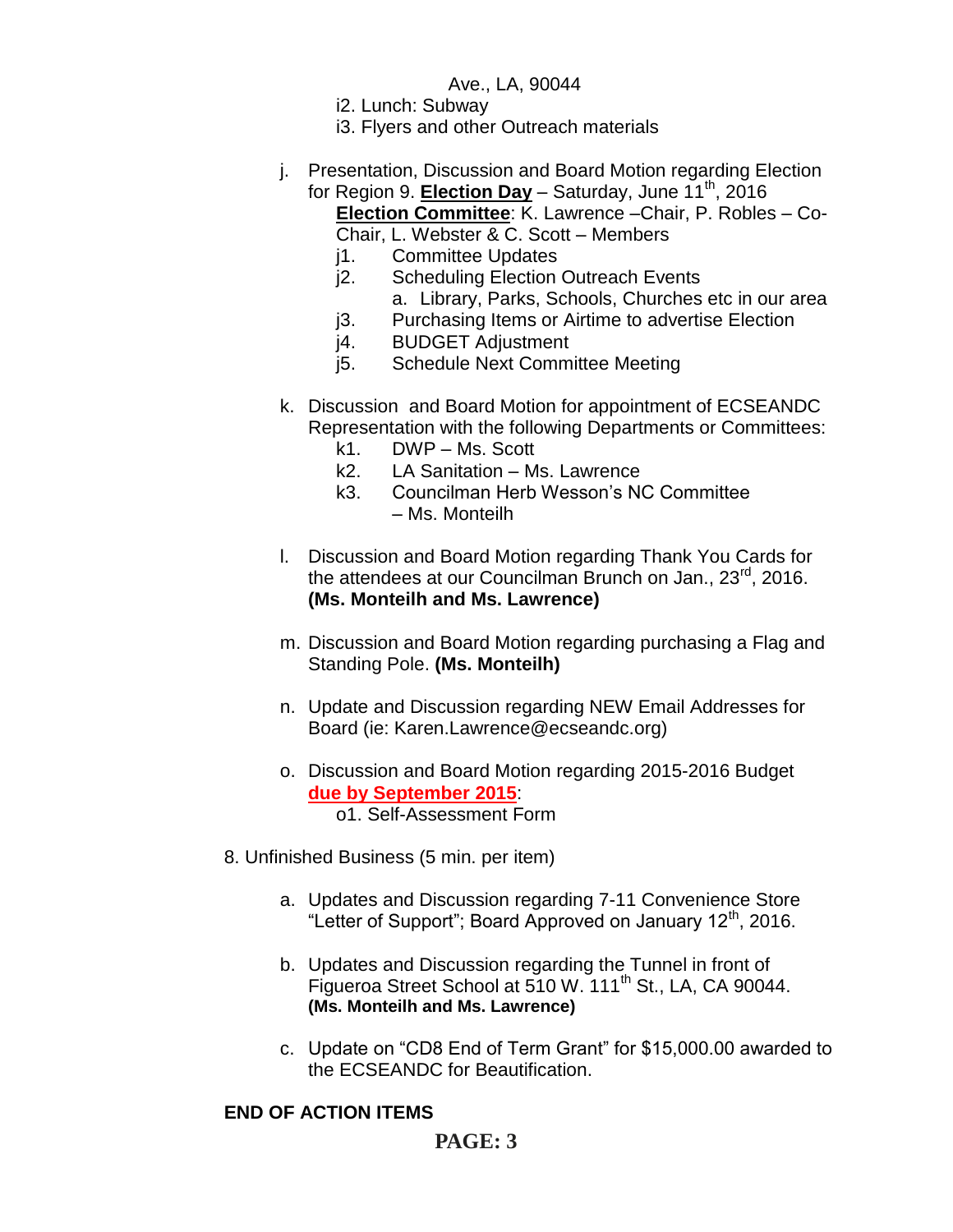Committee Reports (2 min. per committee)

- a. Budget Committee Chair  **E. dela Rosa**
- b. Outreach Committee Chair **Day 1. Wells**
- c. Quality of Life Committee Chair Vacant
- d. Beautification Committee Chair Fame E. Monteilh
- e. Public Safety Committee Chair. E. Monteilh
- f. Youth/ Young Adults Comm. Chair Vacant
- g. Land Use Committee Chair **1988** Vacant
- h. Hospitality Committee Chair  **C. Scott**
- 
- 
- 
- 
- 
- 
- -
- 9. **Board Vacancy:** Discussion and Possible Board Vote (5 min.)

Below are the ECSEANDC vacant board seats. Please See Bylaws for Duties & Responsibilities also Article 6 section 2E page 9.

## **VACANCY - a) Area Rep 1A**

### **b) Youth Representative**

- 10. Board Member Comments (5 min.)
- 11. Chair Closing Comments (3 min.)
- 12. Adjournment

## **ANNOUNCEMENTS**

*Neighboring Neighborhood Council Meetings:*

- o WATTS
	- o Board Meeting: 2nd Tuesday of the month at 6:30pm, meeting location: watts senior citizen center; 1657 E. Century Blvd., Los Angeles, Ca 90002- 2987, office location and phone number:10221 Compton Ave. #203, Los Angeles, CA 90002 (323) 564-0260
- o HARBOR GATEWAY NORTH
- o Board Meeting: 4TH TUESDAY OF THE MONTH AT 7:00 PM, Meeting Location: 135th Street Elementary School 801 W. 135TH Street, Gardena, Ca 90247-2154, Office Location And Phone Number: PO Box 3723, Gardena, CA 90247, (310) 768-3853, <u>harborgatewaynorth.org</u><br>COMMUNITY & NEIGHBORS FOR 9<sup>TH</sup> DISTRICT UNITY
- 
- o Board Meeting: 4th Friday Of The Month At 4:30 Pm, Meeting Location; Estelle Van Meter Center Sr. Center 606 E. 76th Street, Los Angeles, 90001-2802, office location and phone number; 7600 S. Avalon Blvd. Los Angeles, CA 90001, (323) 750-0496 o EMPOWERMENT CONGRESS SOUTHWEST AREA NDC
- o Board Meeting: 3rd Monday of the month at 6:30 pm, Mark Ridley-Thomas Constituent Service Center 8475 S. Vermont Ave, Los Angeles 90044- 3448, office location and phone number; 8475 S. Vermont Ave, Los Angeles, CA 90044 – 3448, (323) 789-1434.
- o VOICES OF 90037
	- o Board Meeting: 4th Wednesday of the month at 6:30pm, meeting location: Normandie Avenue Elementary School, 4505 S Raymond Ave, Los Angeles CA 90037-2817, council contact information; (323) 299-0809
- o EMPOWERMENT CONGRESS CENTRAL AREA NDC
- o Board Meeting: 4th Monday of the month at 6:30 pm, meeting location; Amistad Plaza Apartment community room 6050 S. Western Avenue, Los Angeles, Ca 90047-1464, office location and phone number, 8475 S. Vermont Avenue, Los Angeles, CA 90044-3448, (323) 789-1449. o EMPOWERMENT CONGRESS NORTH AREA NDC
	- $\circ$  Board Meeting: 1<sup>ST</sup> Thursday of the month at 6:30 pm, meeting location, Expo Center Community Room. 2<sup>nd</sup> floor, 3980 So. Menlo Ave, Los Angeles, CA 90007.

## **NEXT ECSEANDC MEETING Tuesday May 24th, 2016 Time 6:30pm @ MRT Constituent Center – 8475 S. Vermont Ave., LA, CA. 90044**

### **ECSEANDC MEETING RULES**

All meetings are conducted in accordance with the Ralph M. Brown Act. The basic council rules listed here are contained either in that Act, the governing bylaws of this Council or in rules adopted by the Governing Board. All ECSEANDC Meeting Locations shall be compliant with the Americans with Disabilities Act.

**DEFINITION OF STAKEHOLDER**: [Bylaws Article 4 (5) "any individual who lives, owns property, works, participates in a community or faith-based organization, or attends classes within the geographic area of this Council". 116th Street, South, 80th Street, North, Central Ave, East Vermont Ave, West and to include the Mark Ridley Thomas constituent Center. (Bylaws Article III)

AGENDAS – Unless otherwise posted, the ECSEANDC meets the 4th Tuesday of every month at 6:30PM at the Mark Ridley -Thomas Constituent Services Center. The agendas for ECSEANDC meetings contain a brief general description of those items to be considered at the meetings. Items on the "Consent Agenda" may be voted on as a group unless a councilmember or stakeholder wishes to be heard on that item. In the event a councilmember or stakeholder wishes to be heard on an item, it will be called special and heard under the "Public Hearing" section of the agenda. Eight (8) members of the Council constitute